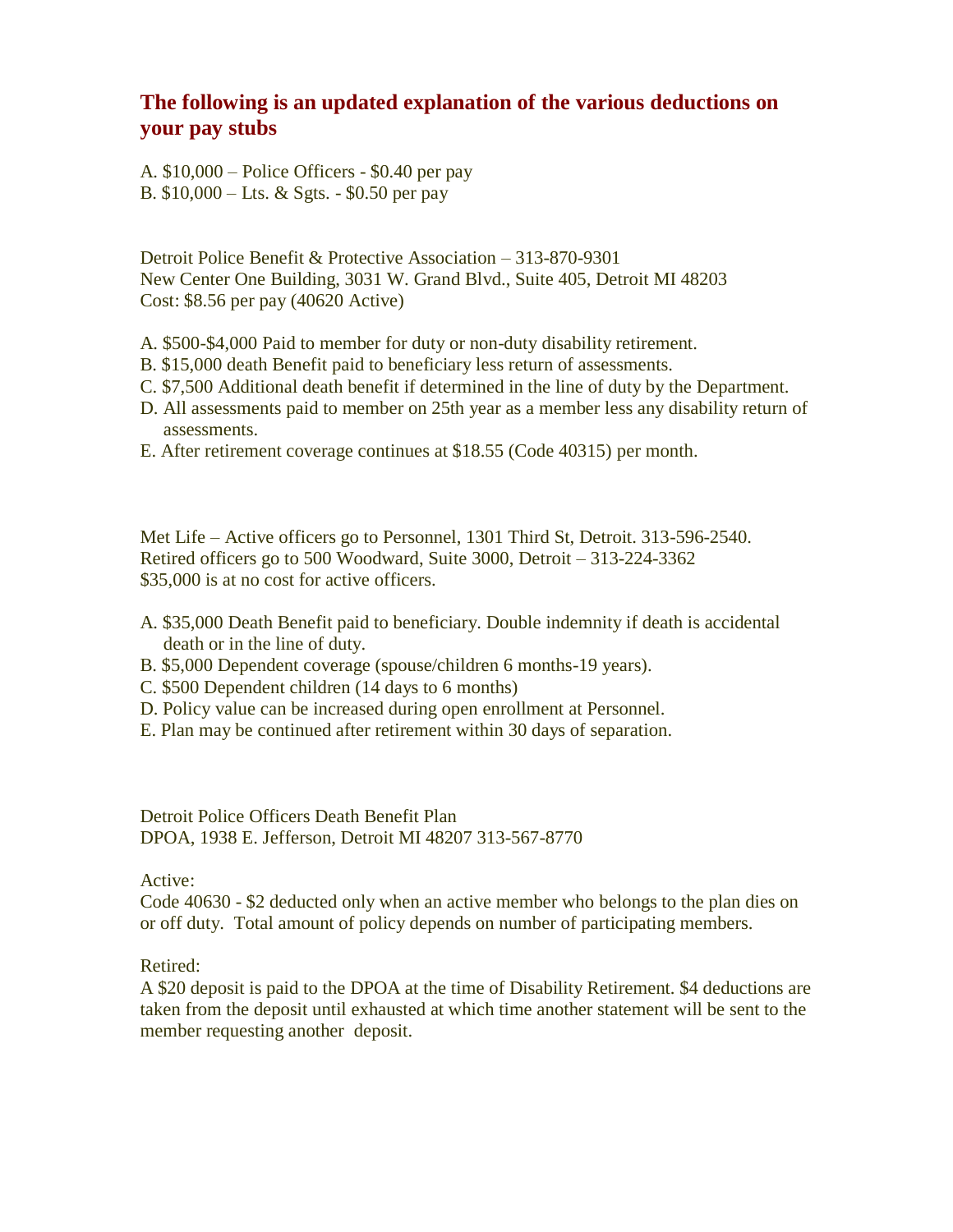Standard Life Insurance Co. (TMR) 601 Abbott, Detroit, MI 48226 – 1-800-529-1663

Active

Code 40650 – Single coverage \$13.51 biweekly

Code 40652 – Dependent coverage \$15.91 biweekly

A. \$25,000 payable to beneficiary upon death.

B. \$35,000 payable to beneficiary upon death, if accidental

Code 40655 – Single coverage \$27.13 biweekly

- Code 40657 Dependent coverage \$31.94 biweekly
- A. \$50,000 payable to beneficiary upon death
- B. \$60,000 payable to beneficiary upon death, if accidental
- C. \$10,000 coverage for dependents (spouse and dependent children from 6 months to 23 years of age).
- D. \$500 coverage for dependent children 14 days to 6 months of age.
- E. Plan may be continued after retirement within 30 days of separation
- F. At age 65, premium and coverage cut in half for members. Dependent coverage remains the same.

You must notify the TMR 30 days prior to your 65th birthday.

## Retired

Code 40610 - \$42.95 Single coverage under age 65

Code 40620 - \$50.77 Dependent coverage under age 65

Code 40630 - \$7.66 Widow

Code 40640 - \$21.36 Single coverage over age 65

Code 40650 - \$27.13 Dependent coverage over 65

Detroit Municipal Credit Union

Code 30010 – Credit Union loans

Code 30012 – Credit Union shares

Miscellaneous Deductions

Code 31010 – United Foundation

Code 31110 – United Black Fund

Code 31120 – United Negro College Fund

Code 31610 – PEOPLE deduction

Code 31620 – DPOA Political Action Committee contribution

Code 31630 – LSA Political Action Committee contribution

## Payments

Code 38011 – Payroll advances

Code 38020 - Wage recovery

Code 38040 – Retirement System Optional (civilian employees)

Code 38050 – Police and Firemen Extra Retirement

Code 38200 – Lost/Stolen Equipment reimbursement

Code 38921 – Military Service Pension Credit

(civilian employees)

Code 38927 – Military Service Pension Credit

(Members)